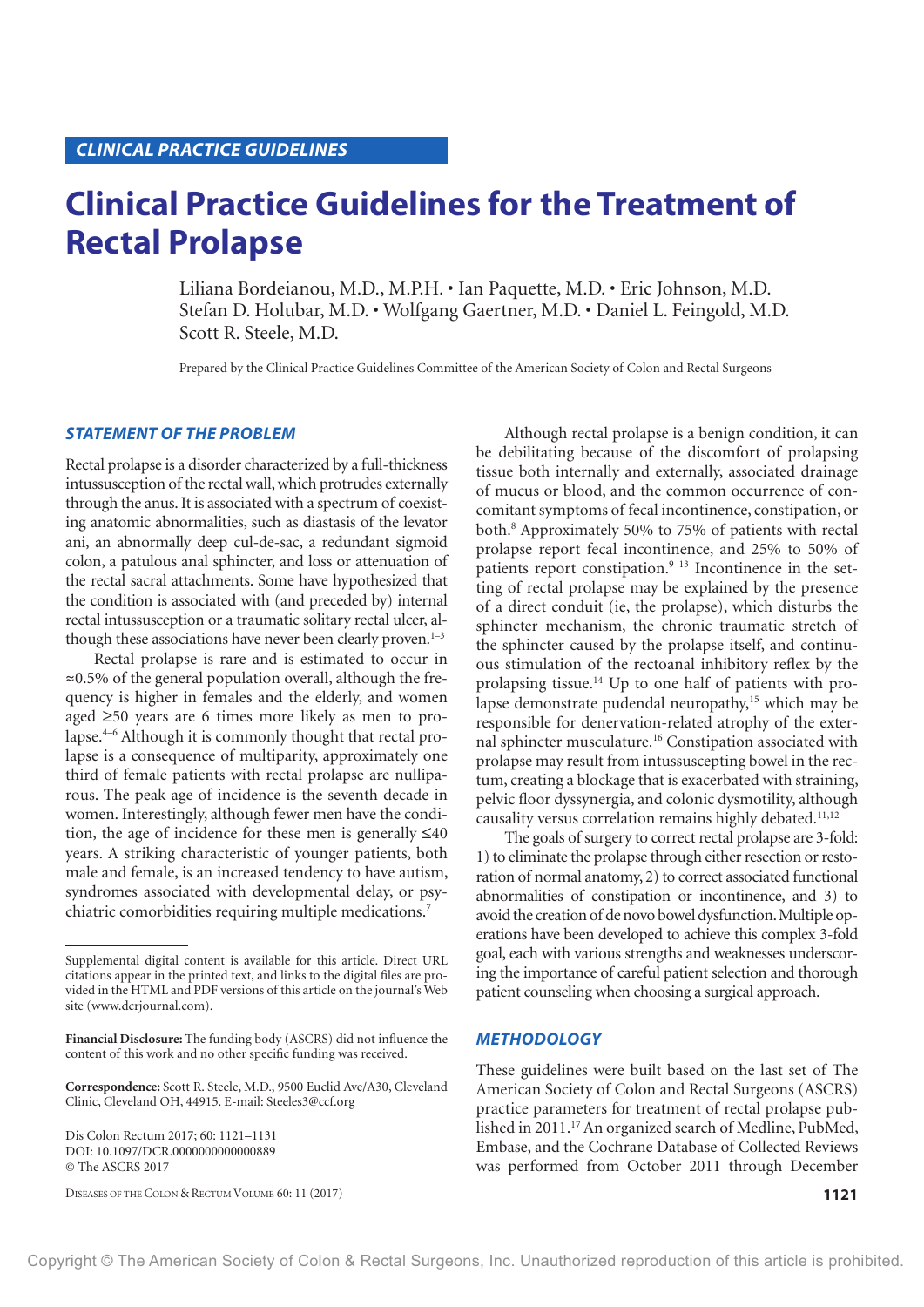2016. Retrieved publications were limited to the English language and human participants. The search strategies were based on the concepts of rectal prolapse and internal intussusception as primary search terms. Searches were also performed based on various treatments for rectal prolapse, including rectopexy, suture rectopexy, resection rectopexy, ventral rectopexy, D'Hoore rectopexy, Delorme procedure, and Altemeier procedure. An initial search identified 781 unique citations. These were ultimately categorized into subsets (see Table, Supplemental Digital Content 1, http://links.lww.com/DCR/A390). Directed searches of the embedded references from the primary articles were also performed in certain circumstances. Prospective, randomized controlled trials and meta-analyses were given preference in developing these guidelines. Ultimately, 172 articles were carefully reviewed, and articles with poor control subjects or unclear study end points were excluded. The final guideline was created using 110 unique citations listed in the references below. The final grade of recommendation was performed using the Grades of Recommendation, Assessment, Development, and Evaluation system (Table 1).<sup>18</sup> A panel of members of the ASCRS Clinical Practice Guidelines Committee

worked in production of these guidelines from inception

to final publication. After initial completion of the article, the entire committee reviewed and edited it. Final recommendations were approved by the ASCRS Chairman and Vice Chairman of the Clinical Practice Guidelines Committee and then ultimately the Executive Council.

### **Evaluation of Rectal Prolapse**

1. The initial evaluation of a patient with rectal prolapse should include a complete history and physical examination with focus on the prolapse, on anal sphincter structure and function, and on concomitant symptoms and underlying conditions. Recommendation: strong recommendation based on low-quality evidence, 1C.

A careful history and physical examination should be performed before considering any operative intervention. If a patient's history suggests the diagnosis but no prolapse is detected on physical examination, the patient can be asked to reproduce the prolapse by straining while on a toilet with or without the use of an enema or a rectal balloon. The perineum can then be inspected with the patient in the sitting or squatting position. One should be careful, however, to avoid confusing rectal prolapse with prolapsing internal hemorrhoids or rectal mucosal prolapse.

| <b>Benefit versus</b> |                                                                |                                                                                                                            |                                                                                                                                                                              |                                                                                                               |
|-----------------------|----------------------------------------------------------------|----------------------------------------------------------------------------------------------------------------------------|------------------------------------------------------------------------------------------------------------------------------------------------------------------------------|---------------------------------------------------------------------------------------------------------------|
|                       | Description                                                    | risk and burdens                                                                                                           | Methodologic quality<br>of supporting evidence                                                                                                                               | <i><u><b>Implications</b></u></i>                                                                             |
| 1A                    | Strong recommendation,<br>high-quality evidence                | Benefits clearly outweigh risks<br>and burdens or vice versa                                                               | RCTs without important<br>limitations or overwhelming<br>evidence from observational<br>studies                                                                              | Strong recommendation, can<br>apply to most patients in<br>most circumstances without<br>reservation          |
| 1B                    | Strong recommendation,<br>moderate-quality<br>evidence         | Benefits clearly outweigh risks<br>and burdens or vice versa                                                               | RCTs with important limitations<br>(inconsistent results,<br>methodologic flaws, indirect<br>or imprecise) or exceptionally<br>strong evidence from<br>observational studies | Strong recommendation, can<br>apply to most patients in<br>most circumstances without<br>reservation          |
| 1C                    | Strong recommendation,<br>low- or very low-quality<br>evidence | Benefits clearly outweigh risks<br>and burdens or vice versa                                                               | Observational studies or case<br>series                                                                                                                                      | Strong recommendation but<br>may change when higher-<br>quality evidence becomes<br>available                 |
| 2A                    | Weak recommendation,<br>high-quality evidence                  | Benefits closely balanced with<br>risks and burdens                                                                        | RCTs without important<br>limitations or overwhelming<br>evidence from observational<br>studies                                                                              | Weak recommendation, best<br>action may differ depending<br>on circumstances or patient<br>or societal values |
| 2B                    | Weak recommendation,<br>moderate-quality<br>evidence           | Benefits closely balanced with<br>risks and burdens                                                                        | RCTs with important limitations<br>(inconsistent results,<br>methodologic flaws, indirect<br>or imprecise) or exceptionally<br>strong evidence from<br>observational studies | Weak recommendation, best<br>action may differ depending<br>on circumstances or patient<br>or societal values |
| 2C                    | Weak recommendation.<br>low- or very low-quality<br>evidence   | Uncertainty in the estimates of<br>benefits, risks and burdens:<br>benefits, risks, and burdens<br>may be closely balanced | Observational studies or case<br>series                                                                                                                                      | Very weak recommendations;<br>other alternatives may be<br>equally reasonable                                 |

Adapted with permission from Chest. 2006;129:174–181.18

GRADE = Grades of Recommendation, Assessment, Development, and Evaluation; RCT = randomized controlled trial.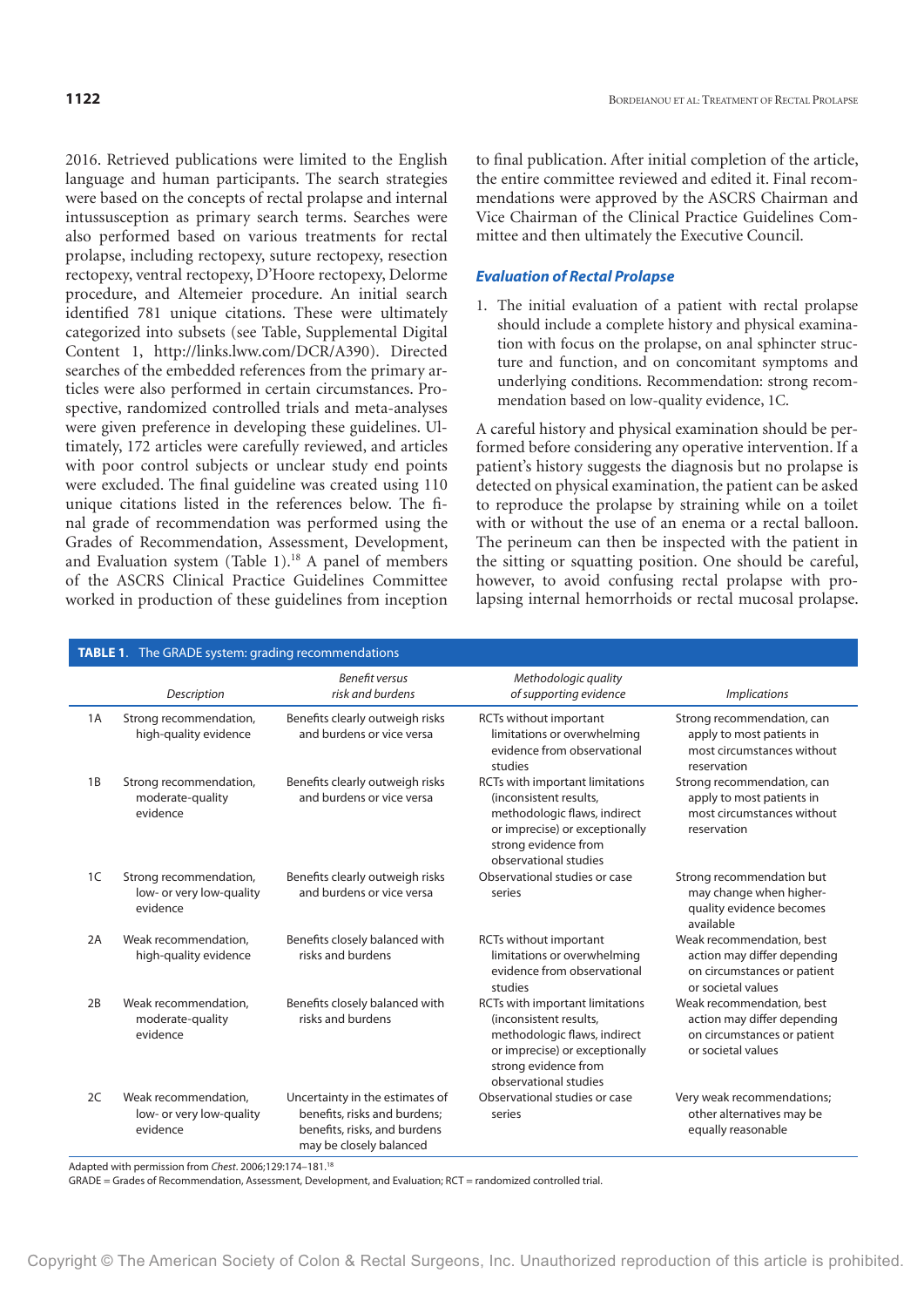Full-thickness rectal prolapse will always have concentric folds of prolapsed tissue, whereas prolapsed hemorrhoids or rectal mucosa will have radial invaginations. If the prolapse is elusive, patients can be asked to photograph the prolapse at home or undergo an echography.

Full inspection of the perineum and complete anorectal examination are equally important. Usually, these will reveal a patulous anus with diminished sphincter tone. In 10% to 15% of cases, proctoscopy will show an anterior solitary rectal ulcer.

Initial evaluation should also include a careful assessment of the possible coexisting symptoms of constipation and fecal incontinence. Furthermore, a careful review of symptoms pertaining to anterior compartment prolapse, such as urinary incontinence and vaginal/uterine prolapse, needs to be evaluated, because 20% to 35% of patients with rectal prolapse report urinary incontinence, and ≈15% to 30% have significant vaginal vault prolapse.6,19 Patients with multivisceral prolapse require a multidisciplinary approach.<sup>20</sup>

2. Additional testing, such as a fluoroscopy or MRI defecography, colonoscopy, barium enema, and urodynamics, may be used selectively to refine the diagnosis and identify other important coexisting pathology. Recommendation: strong recommendation based on moderate-quality evidence, 1B.

If prolapse is suggested but cannot be seen during physical examination, fluoroscopic defecography, MRI defecography, or balloon expulsion testing may reveal the problem. Defecography may also reveal associated anterior pelvic floor support defects, such as cystocele, vaginal vault prolapse, and enterocele. These coexisting conditions, depending on symptoms, may require treatment as well.<sup>21,22</sup> Patients with anterior compartment disorders and patients with urinary incontinence may benefit from urodynamics and urogynecologic examination to complete the evaluation and allow for concomitant surgical intervention to both the anterior and posterior pelvic compartments.23–25 Rarely, a neoplasm may form the lead point for a rectal prolapse.26 For this reason and because prolapse often occurs in the older population, colonoscopy should typically be performed before surgery, because this may change the operative plan.

3. Anal physiologic testing may be considered to assess and treat coexisting functional disorders associated with rectal prolapse, such as constipation or fecal incontinence. Recommendation: weak recommendation based on lowquality evidence, 2C.

Constipation is commonly encountered in patients with rectal prolapse. Patients with severe constipation require special consideration in accordance with the ASCRS constipation clinical practice guideline.27,28 Patients with constipation and/or evidence of pelvic dyssynergia on testing may not be ideal candidates for certain surgical maneuvers known to exacerbate constipation after surgery, such as posterior rectal mobilization, transection of the lateral ligaments during suture rectopexy, or levatorplasty during a perineal proctectomy, as discussed further in these guidelines.

Fecal incontinence, another commonly associated finding in patients with rectal prolapse, is thought to be caused by the chronic dilation of the anal sphincter preceded by years of diminished internal anal sphincter pressures. In general, because many patients with fecal incontinence secondary to rectal prolapse experience improvement in their symptoms once the prolapse is treated, rectal prolapse should be corrected as a first step in patients reporting of rectal prolapse and fecal incontinence. Patients with pre-existing fecal incontinence or incontinence thought to be attributed to a process other than prolapse should be evaluated in accordance with the AS-CRS clinical practice guideline for fecal incontinence.<sup>29</sup> If testing reveals decreased pudendal nerve terminal motor latencies, this may have postoperative prognostic significance: patients with evidence of nerve damage appear to have a higher rate of incontinence after surgical correction of the prolapse, although more studies are necessary to confirm the finding. $30-32$  Other maneuvers, such as additional bowel resection, may also diminish continence.

In general, many patients with fecal incontinence secondary to rectal prolapse experience some improvement in their symptoms once the prolapse is treated. Thus, in general, rectal prolapse should be corrected as a first step in patients reporting rectal prolapse and fecal incontinence. Conversely, constipation-inducing maneuvers, such as transection of the lateral ligaments during suture rectopexy, may be beneficial in these situations.

#### **Nonoperative Management**

1. Rectal prolapse cannot be corrected nonoperatively, although some of the symptoms associated with this condition, such as fecal incontinence, pain, and constipation, can be palliated medically. Recommendation: weak recommendation based on low-quality evidence, 2C.

There are no reports of rectal prolapse being resolved through medical therapy alone. Although surgical treatment is under consideration, prolapse-associated symptoms of constipation and fecal incontinence can be treated nonsurgically to improve quality of life. Fiber and stool softeners may be used to treat constipation.<sup>33</sup> Table sugar can be used topically to reduce edema and assist in reduction maneuvers with incarcerated rectal prolapse.<sup>34</sup> Attention to skin care to avoid skin maceration may also be beneficial.

Although none of these palliative interventions addresses the prolapse itself, they may improve patient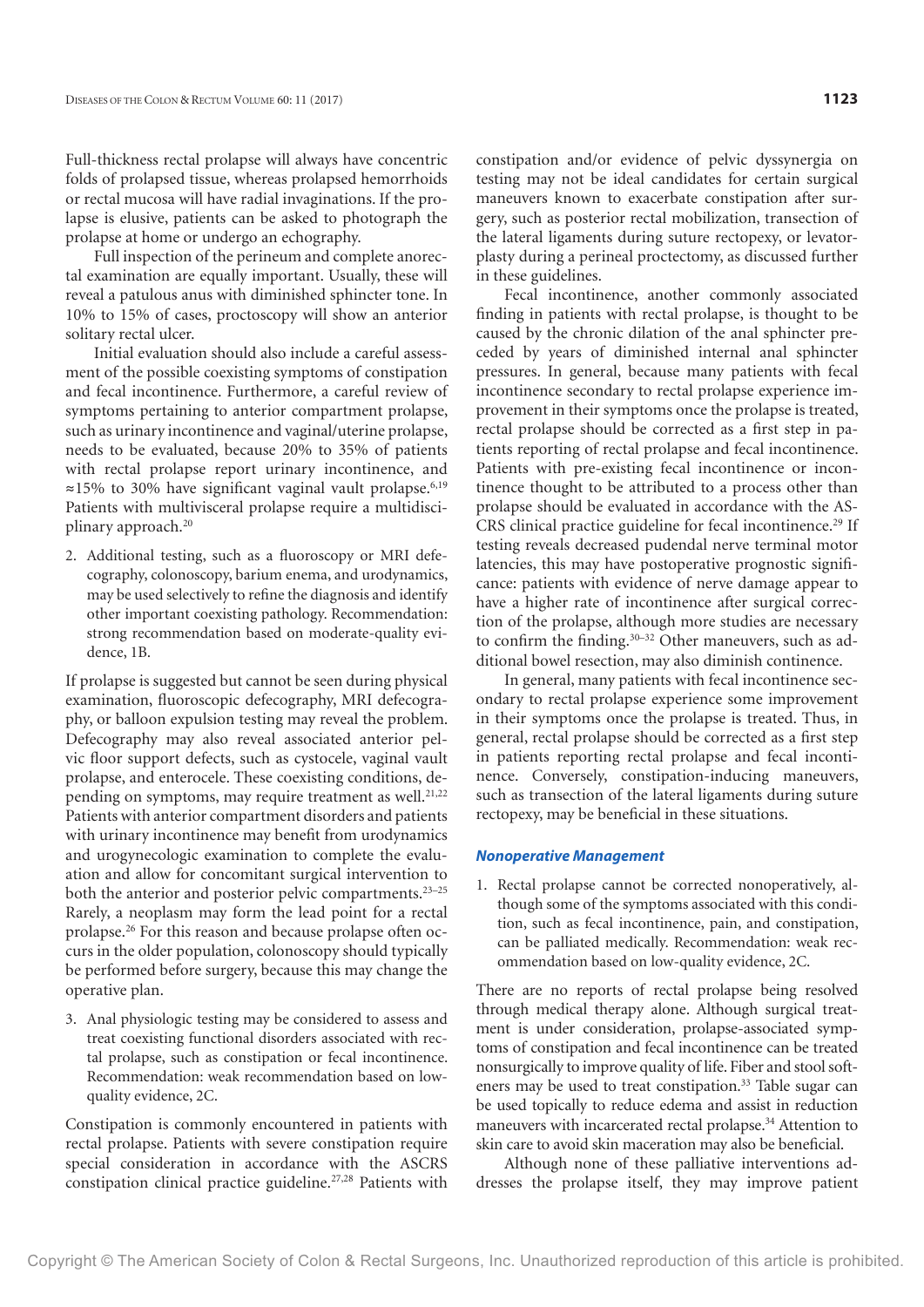condition and ultimate quality of life. In addition, one recent retrospective study of 139 women showed that pretreatment of incontinence symptoms before surgery led to a better improvement in postoperative continence.<sup>35</sup>

Any surgical treatment must, of course, be tailored to the patent's overall medical condition, history of previous procedures, and patient willingness to undergo an operation. However, all of the patients who are candidates for surgical treatment of rectal prolapse–including the elderly–should be advised to act quickly, where possible, and avoid unnecessary delays and occasional bowel incarceration. Although consideration of surgical treatment should be tailored to a patent's overall medical condition and history of previous procedures, patients who are reasonable candidates for surgical treatment of rectal prolapse, including the elderly, should be advised to avoid unnecessary delays, because avoiding surgery can lead to significant deterioration in function. In the long term, patients with rectal prolapse who do not undergo surgery and are only managed medically will develop irreversible fecal incontinence.36 In addition, allowing prolapse to continue untreated beyond 4 years may lead to higher rates of subsequent rectal prolapse recurrence, presumably secondary to a secondarily weakened pelvic floor.<sup>37</sup>

### **Operations for Rectal Prolapse**

Surgery is the main form of treatment for rectal prolapse, and many operative procedures have been described in the historical literature, including anal encirclement, mucosal resection, perineal proctosigmoidectomy, anterior resection with or without rectopexy, suture rectopexy alone, and a host of procedures involving the use of synthetic or biologic meshes affixed to the presacral fascia, including D'Hoore ventral rectopexy with mesh. Only a few procedures are actually routinely advocated. In general, these procedures adopt 1 of 2 predominant general approaches, abdominal versus perineal, which is usually dictated by the comorbidities of the patient, the surgeon's preference and experience, and the patient's age and bowel function.<sup>8,38–40</sup> Another important decision involves the choice of pelvic dissection, either posterior or ventral. Here we discuss the procedures that are in common practice and are most commonly reported in the literature.

### **Abdominal Procedures for Rectal Prolapse**

1. In patients with acceptable risk, the procedure of choice for the treatment of rectal prolapse should typically incorporate transabdominal rectal fixation. Recommendation: weak recommendation based on moderate-quality evidence, 2B.

According to numerous retrospective reports, recurrence rates after abdominal surgery for rectal prolapse are approximately one fourth those after perineal surgery, and the abdominal approach is associated with better functional outcomes.<sup>9,33,41</sup> Because of these superior overall results, the abdominal approach is advocated by many, including our previous guideline, $^{17}$  as the preferred treatment for younger and healthier patients.<sup>33,42</sup> However, the data to support these lower recurrence rates have recently been called into question. A 2000 systematic Cochrane database review comparing 274 patients in 8 randomized or quazirandomized trials reported no significant differences in recurrent prolapse between abdominal and perineal approaches.<sup>43</sup> A 2008 update of the Cochrane review including 12 randomized controlled trials involving 380 participants reached a similar conclusion,33,44 while lamenting the lack of large-scale, randomized controlled trials powered to measure these outcomes adequately. A third 2015 review of 15 randomized controlled trials involving 1007 patients was also unable to demonstrate a difference in recurrence rates between the 2 approaches.<sup>33,44</sup>

Some have raised concerns that patient selection bias (ie, the fact that perineal surgery is offered disproportionately to older, less healthy patients who may have higher rates of recurrence due to poor tissues and longer prolapse duration) may influence reported recurrence rates after perineal repairs. One study, in which all patients were treated with perineal proctectomy, showed that after 21 months of follow-up, rates of recurrent rectal prolapse in patients <50 years of age were comparable with those of patients generally offered abdominal repairs (<8%).45 A 2013 randomized controlled trial of 293 patients, the Prolapse Surgery Perineal or Rectopexy trial, devised by the Association of Coloproctology of Great Britain and Ireland to answer these questions, also reported no statistically significant difference in the rate of rectal prolapse recurrences based on the surgical approach.<sup>46</sup> However, this study has been criticized for methodologic flaws and being underpowered.

Some surgeons who prefer a perineal approach have pointed to data suggesting that the morbidity and mortality rates of the abdominal approach are slightly higher. However, these studies have also been called into question recently by National Surgical Quality Improvement Program data, which suggest that the morbidity and mortality of the perineal approach have been underestimated. A recent comparison of 1469 patients reported a 4-fold increase in the risk of mortality in the high ASA patients treated by perineal approaches.<sup>47</sup>

Although many experts continue to advocate transabdominal repairs when feasible, the choice between perineal and abdominal approaches continues to be debated. We recommend careful consideration of patient comorbidities and associated bowel dysfunction with the goal of performing the operation with the highest chance of immediate success while also potentially alleviating coexisting bowel dysfunction.8,33,40,42,44,48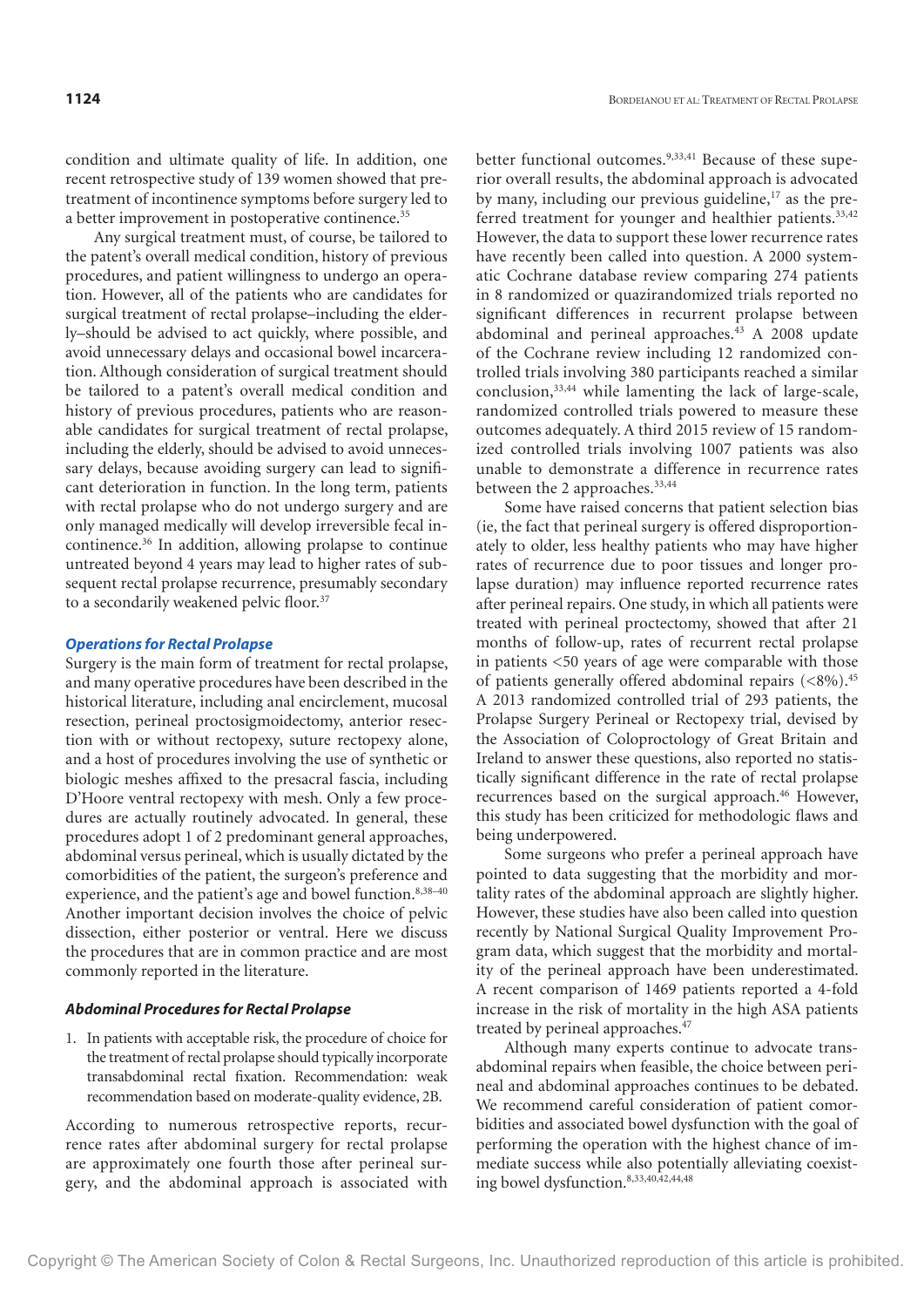2. There is insufficient evidence to argue that posterior rectal prolapse repairs, such as suture rectopexy or resection with suture rectopexy, are better or worse than anterior rectal prolapse repairs, such as ventral mesh rectopexy. Recommendation: strong recommendation based on low-quality evidence, 1C.

Retrospective reviews suggest equivalent rates of recurrent rectal prolapse after posterior prolapse repair or anterior prolapse repair (both <10% at 10-year follow-up). However, these numbers may be viewed with some skepticism, because there is less long-term data available regarding ventral rectopexy patients and there have been few studies directly comparing the techniques. One article compared 28 patients treated with either standard resection rectopexy or ventral rectopexy and suggested similar improvement in functional symptoms, such as constipation, with a statistically significant increase in postoperative complications in the patients who underwent resection.<sup>49</sup> However, the conclusion is marred by significant methodologic concerns, because the study amounts to a retrospective comparison of 2 groups of patients treated preferentially by one or the other approach in 2 different countries. Two additional single-center retrospective comparisons of 70 and 40 patients compared ventral rectopexy versus suture rectopexy without resection and demonstrated similar recurrence rates regardless of technique.<sup>50,51</sup> Given the paucity of high-quality data, the choice of technique needs to be driven by surgical expertise and patient surgical history, comorbidities, and preference.<sup>52</sup>

## **Posterior Rectal Dissection Techniques to Repair Rectal Prolapse**

1. Posterior rectal mobilization without a rectopexy (with or without a concomitant anterior resection) is associated with higher recurrence rates and complications and is typically not recommended. Recommendation: strong recommendation based on moderate-quality evidence, 1B.

Posterior dissection is a method of treatment in which the rectum is mobilized in the plane between the mesorectal fascia and the presacral fascia. This dissection usually starts at the sacral promontory and is carried down to the levators. It may be performed in isolation or in combination with an anterior resection.

Several studies show that posterior dissection alone (without rectopexy) does not provide lasting rectal prolapse repair.53 Even when the procedure is combined with a low anterior resection (not a sigmoid resection), several shortcomings are evident. In 1 review of 113 patients, the recurrence rate continued to climb after 2, 5, and 10 years to 3%, 6%, and 12%, with an operative morbidity of 29%, including 3 anastomotic leaks.<sup>54</sup> Another review confirmed that, with an average follow-up of 6 years, recurrence occurred in 7% of cases.<sup>55</sup> Moreover, low pelvic anastomoses in those with borderline continence may lead to additional loss of function. Given the lack of functional advantages for this procedure, the high recurrence and complication rates, and the availability of options that can achieve better outcomes with lower risk, low anterior resection or posterior rectal mobilization without additional added steps is not typically recommended.

## **Posterior Suture Rectopexy With and Without Sigmoid Resection**

1. Rectopexy is a key component in the abdominal approach to rectal prolapse. Recommendation: strong recommendation based on high-quality evidence, 1A.

Rectopexy refers to the fixation of the rectum in the pelvis with suture and was first described by Cutait<sup>56</sup> in 1959. Suturing the rectum to the sacral promontory aims to prevent the telescoping of the redundant bowel. Successful outcomes appear to be attributed, in part, to the fixation of the rectum with permanent suture and the scarring and fibrosis from the posterior dissection. Recurrence rates for suture rectopexy are generally reported to be from 3% to 9% at 2 years,57–62 although data from the Rectal Prolapse Recurrence Study Group suggests that the 10-year recurrence rate may rise to 29%.<sup>62</sup>

Placement of the pexy sutures is critical. A recent randomized controlled trial comparing 116 no-rectopexy patients (mobilization of rectum only) with 136 rectopexy patients demonstrated an 8-fold increase in recurrence rates in the patients treated with mobilization alone.<sup>53</sup>

Suture rectopexy with posterior rectal mobilization can produce or worsen constipation. At least 50% of patients with preoperative constipation report that their condition worsened after rectopexy, and ≈15% of patients with no preoperative constipation experienced constipation after the procedure.<sup>63</sup> The precise etiology of constipation is unclear, but it is thought to be attributed to posterior mobilization of the rectum. Patients presenting with severe constipation and rectal prolapse should probably undergo more than a suture rectopexy; current options include resection suture rectopexy, ventral rectopexy, or perineal repairs (discussed below).

2. Sigmoid resection may be added to posterior suture rectopexy in patients with prolapse and preoperative constipation. Recommendation: strong recommendation based on moderate-quality evidence, 1B.

Resection rectopexy refers to the addition of a sigmoid resection to the standard suture rectopexy discussed above. The technique was first described by Frykman in 1955<sup>64</sup> and was popularized in articles in  $1969^{65}$  and  $1989,^{66}$ which showed low prolapse recurrence rates (<2%) with an acceptable 4% complication rate and low rates of anastomotic leak. Subsequent retrospective reports have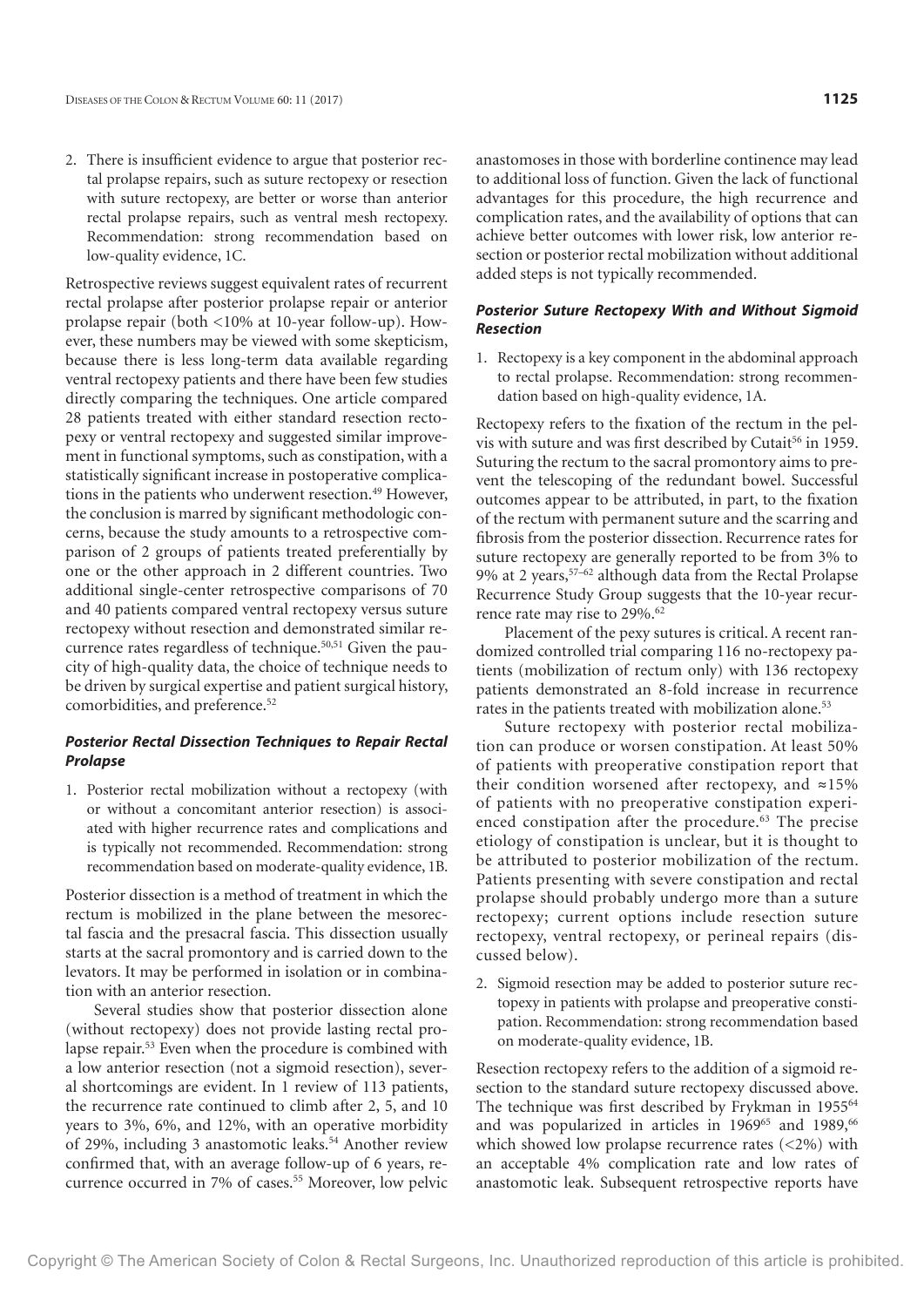confirmed low recurrence rates, ranging from 2% to 5%, and reasonable major complication rates, ranging from 0% to 20%. The addition of sigmoidectomy to the rectopexy lowers the recurrence rate and improves functional outcome with a minimal increase in morbidity.67,68 In general, resection should be avoided in patients with recurrent rectal prolapse after a failed previous perineal rectosigmoidectomy, because transabdominal resection in this situation can lead to ischemic bowel. In addition to its favorable outcomes, the appeal of the resection rectopexy procedure includes the lack of artificial mesh, ease of operation, and the resection of a redundant sigmoid colon. In addition, 2 randomized controlled trials of patients who reported preoperative constipation found lower rates of postoperative constipation after resection rectopexy compared with rectopexy alone.<sup>33,44,67,69</sup> However, the operation may present concerns for rectal prolapse patients with fecal incontinence; the resolution of fecal incontinence appears to be lower when sigmoid resection is performed.<sup>33,44</sup> Some experts argue that sigmoid resection should not be offered to patients with markedly reduced anal pressures on manometry or patients with severe baseline incontinence.<sup>8,70</sup> Sigmoid resection is not usually advocated in combination with repairs involving mesh.

3. Division of the lateral stalks during posterior rectal dissection may worsen postoperative constipation but is associated with decreased recurrence rates. Recommendation: weak recommendation based on moderate-quality evidence, 2B.

The division of lateral stalks during rectal dissection leads to lower recurrence rates for rectal prolapse<sup>33,44,71,72</sup> but is generally associated with worsening constipation.<sup>33,44,55,61,68,71-74</sup> A recent Cochrane review of 15 randomized controlled trials involving 1007 patients with and without lateral stalk division found that the division of the lateral stalks was associated with less recurrent rectal prolapse but more postoperative constipation, making this maneuver especially attractive in the patients presenting with fecal incontinence without constipation.<sup>8,44</sup>

#### **Posterior Mesh Rectopexy**

1. Posterior mobilization of rectum with mesh fixation of the anterior rectal wall to the sacral promontory may be used for treatment of rectal prolapse but is associated with higher morbidity. Recommendation: strong recommendation based on low-quality evidence, 1C.

The Ripstein repair<sup>75</sup> (and its many iterations) involves placement of a prosthetic mesh around ("around" or "to"?) the mobilized rectum and attaching the mesh to the presacral fascia below the sacral promontory.<sup>11</sup> In the original procedure, after mobilization of the rectum, Ripstein and Lanter<sup>75</sup> placed a band of rectangular mesh

around the anterior aspect of the rectum at the level of the peritoneal reflection, and sutures were used to secure the mesh to the rectum anteriorly, pulling the rectum upward and posterior. Then, both sides of the mesh were sutured to the presacral fascia. Recurrence rates ranged from 4% to 10%, but complication rates were excessive, <50%, primarily because of the placement of a foreign material on the anterior rectal wall.<sup>75-77</sup> Complications included largebowel obstruction, erosion of the mesh through the bowel, ureteral injury or fibrosis, small-bowel obstruction, rectovaginal fistula, and fecal impaction. As a result, McMahan and Ripstein78 modified the technique to include posterior fixation of the mesh to the sacrum with attachment of the ends of the mesh to the rectum laterally. This modified procedure produced similar recurrence rates (2%–5%) with a 20% postoperative morbidity rate (most of these complications were minor). Mesh rectopexy results in significant improvement in fecal incontinence in 20% to 60% of patients.<sup>6</sup>

2. A modified Wells procedure using a variety of foreign materials for posterior fixation of the rectum may be used for treatment of rectal prolapse. Recommendation: weak recommendation based on moderate-quality evidence, 2B.

The Wells procedure, as originally described, involved fixation of the rectum using an Ivalon (polyvinyl alcohol) sponge and transection of the lateral ligaments. Wells reported excellent results with minimal complications.<sup>79</sup> However, a randomized trial of Ivalon sponge versus suture rectopexy found increased complication rates and postoperative constipation in the Ivalon group, with no improvement in recurrence rates. As a result, the study recommended that this technique be abandoned.<sup>61</sup>

Although the Ivalon sponge is no longer commercially available, the modified Wells technique using other materials, such as polyester, polypropylene, and biological mesh,80,81 continues to be popular, especially for laparoscopic approaches. There are no data, however, to suggest the superiority of these materials over sutures alone.

# **Anterior Rectal Dissection Techniques to Repair Rectal Prolapse**

## Ventral Rectopexy

1. Ventral mesh rectopexy offers an alternative approach to the repair of rectal prolapse with acceptable short- and long-term complication rates. Recommendation: strong recommendation based on low-quality evidence, 1C.

Ventral mesh rectopexy, developed by D'Hoore and Penninckx,82 is the only technique for rectal prolapse repair that uses only a limited anterior rectal mobilization. The technique involves careful separation of the rectum from the vagina (or prostate) down to the perineal body anteriorly with no posterior dissection of the rectum from the sacrum (other than to clear a small spot of sacrum for the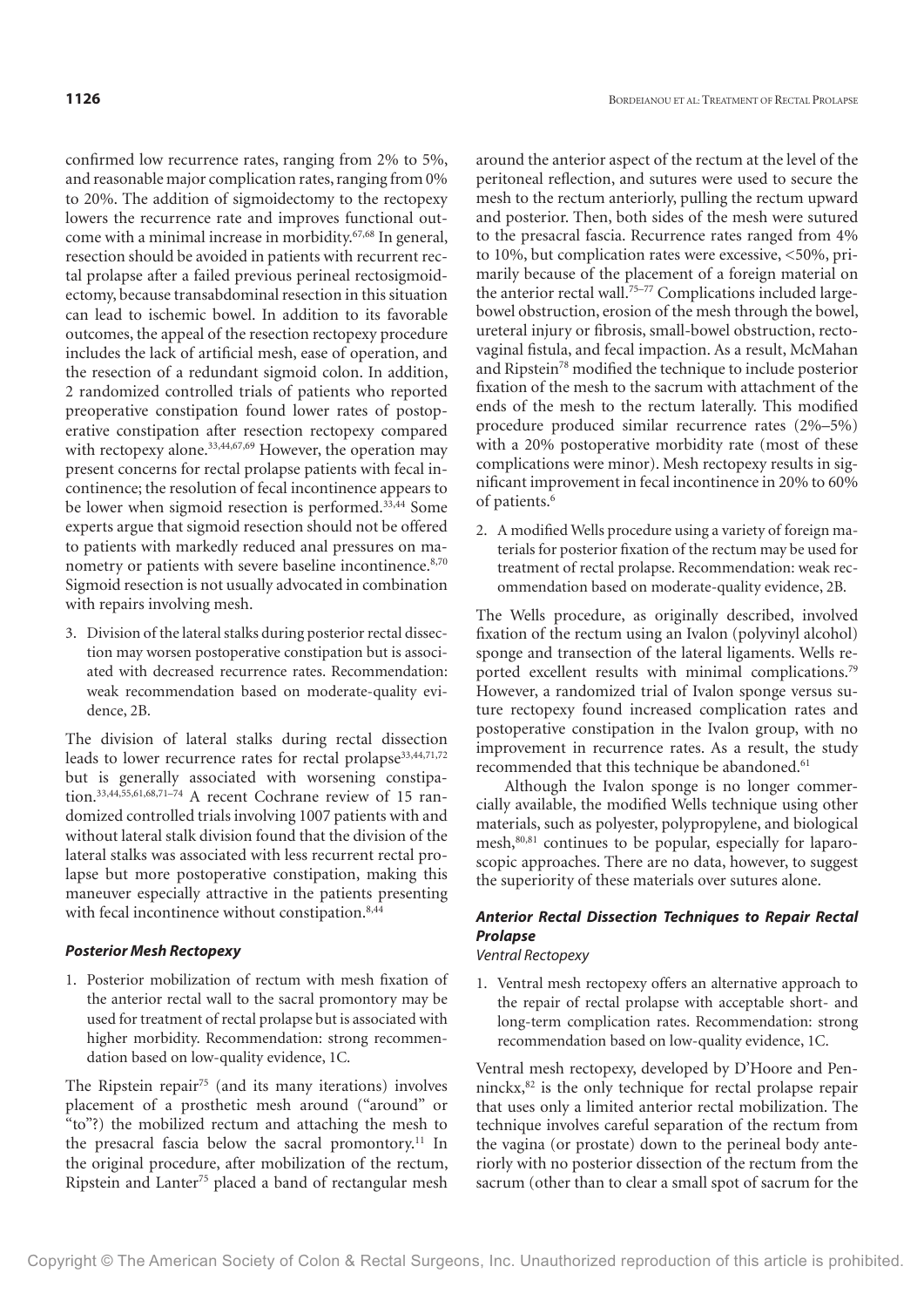rectopexy). After this limited rectal mobilization, a ventral rectopexy is performed using synthetic or biologic mesh. The mesh buttresses the anterior wall of the rectum at the point of its intussusception and resuspends the rectum to the sacral promontory. This is in contrast to the Orr-Loygue procedure,<sup>83</sup> where the rectum is mobilized both anteriorly and posteriorly before fixation to the sacrum.

In addition to being reported as being effective in repairing the prolapse, D'Hoore et al<sup>84</sup> reported an 84% improvement in postoperative constipation and no incidence of new de novo constipation. They postulated that avoiding posterior rectal dissection decreases injury to the parasympathetic and sympathetic innervation of the rectum. Others followed with similarly promising retrospective results showing recurrence rates comparable to traditional suture rectopexy with less postoperative constipation.<sup>85</sup> A subsequent systematic review comparing 728 nonrandomized patients treated with either posterior rectal dissection/rectopexy or ventral mesh rectopexy suggested that patients undergoing ventral rectopexy reported a recurrence rate of 3.4% and a weighted decrease in the postoperative constipation rate estimated to be 23.0%.<sup>86</sup> These observations, combined with reports purporting reassuring rates of postoperative complications, have led many in Europe to believe that this new approach is the preferred method of treatment for rectal prolapse. A recent international consensus panel pertaining to this procedure suggested using this technique in patients with pre-existing constipation and abnormalities in the anterior compartment, such as enterocele.<sup>85</sup> However, this technique has yet to gain full acceptance in the United States given the limited data on long-term efficacy when compared with more traditional approaches and the possibility of mesh-related complications. These concerns appear to be ameliorated, to some degree, by a recent retrospective report of 919 consecutive ventral rectopexy patients showing a 10-year recurrence rate of 8.2% and a 4.6% rate of mesh-related complications,<sup>86</sup> but additional data are needed.

### **Additional Abdominal Surgery Considerations**

1. A minimally invasive approach to rectal prolapse by experienced surgeons is associated with improved morbidity and comparable recurrences compared with open surgery and should be considered when technically feasible. Recommendation: strong recommendation based on moderate-quality evidence, 1B.

Minimally invasive treatment of rectal prolapse, first described in 1992, with a laparoscopic rectopexy, has the same goals as open surgery, which are eradicating fullthickness rectal prolapse, improving bowel function and continence, and minimizing recurrence rates,<sup>13</sup> and the results do not appear to differ materially.<sup>33,50,51,87,88</sup> Numerous studies comparing laparoscopic with open repair have shown equivalent recurrence rates (4%–8%) and morbid-

ity (10%–33%) but clear benefits to the laparoscopic approach in terms of pain control, length of stay, and return of bowel function.<sup>50</sup>

Robotic rectal prolapse surgery seems to produce outcomes comparable with laparoscopic approaches, although there are no well-powered randomized controlled trials clearly describing long-term recurrence rates.62,89,90 Advocates of robotic approaches emphasize the ease of suturing and tying and superior visualization of the deep pouch of Douglas.91,92 Perceived disadvantages of robotic surgery, as compared with laparoscopy, are longer operating times and increased costs, although longer operating times may be a result of learning curves. One recent randomized controlled trial comparing the 2 minimally invasive approaches for ventral rectopexy performed by expert surgeons failed to show differences in the length of procedure or in outcomes.<sup>93</sup> A meta-analysis of ventral rectopexy comparing robotics and laparoscopy showed no strong benefit of one approach over the other.<sup>94</sup>

#### **Perineal Operations for Rectal Prolapse**

1. Patients with a short segment of full-thickness rectal prolapse can be treated with mucosal sleeve resection. Recommendation: strong recommendation based on low-quality evidence, 1C.

The Delorme procedure, appropriate for patients with a short (<5 cm) full-thickness rectal prolapse, involves a circumferential mucosal sleeve resection and imbrication of the muscularis layer. Retrospective studies suggest that recurrence rates after Delorme in the range of 10% to 15% may be higher than recurrence rates after abdominal approaches,95–98 but a recent randomized controlled trial showed that recurrence rates and functional outcomes after Delorme procedures were comparable to perineal rectosigmoidectomy or abdominal procedures.<sup>46</sup> The Delorme procedure, historically used more in elderly patients, is generally considered very safe. Approximately 4% to 12% of patients experience early complications mostly involving infection, urinary retention, bleeding, and fecal impaction.95,98 The procedure can improve constipation and fecal incontinence, but urgency and tenesmus do occur. One study of postoperative manometric findings found that mean resting and squeeze pressures were significantly increased from baseline, with an associated increase in continence.97

2. Rectal prolapse may be treated with a perineal rectosigmoidectomy. Recommendation: strong recommendation based on low-quality evidence, 1C.

Perineal rectosigmoidectomy, the Altemeier procedure, involves a transanal full-thickness resection of the prolapsed rectum and a coloanal anastomosis.<sup>99</sup> The operation can be performed without general anesthesia and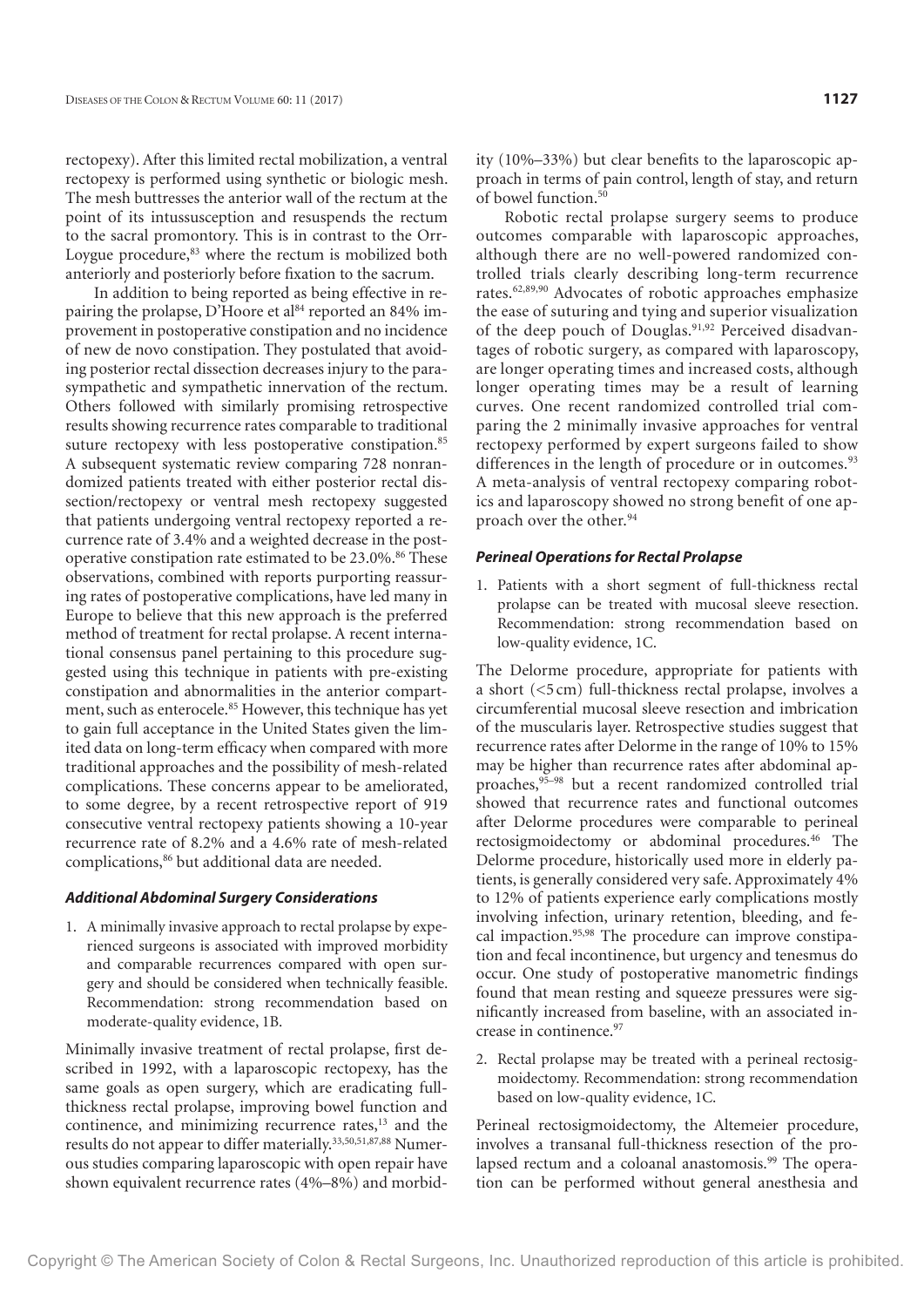involves a shorter hospital stay and lower complication rates compared with transabdominal surgery. However, recurrence rates of 16% to 30% at 2 years are high<sup>9,48,100-102</sup> and may be affected by the length of resected intestine.<sup>9</sup> Recurrence rates after perineal rectosigmoidectomy might be decreased using a levatorplasty, which was shown in 1 study to reduce recurrence rates from 21% to 7%,<sup>103,104</sup> presumably by treating the concomitant levator diastasis.

Generally speaking, patients undergoing perineal rectosigmoidectomy are older, with significantly more comorbidities than those who are considered for transabdominal repair.9,48,100 There are relatively little data comparing perineal rectosigmoidectomy with an abdominal approach. Neither of the 2 randomized controlled trials comparing the approaches showed a statistically significant difference in recurrence rates, but both studies were underpowered.46

## **ACKNOWLEDGMENTS**

The ASCRS is dedicated to ensuring high-quality patient care by advancing the science, prevention, and management of disorders and diseases of the colon, rectum, and anus. The Clinical Practice Guidelines Committee is composed of society members who are chosen because they have demonstrated expertise in the specialty of colon and rectal surgery. This committee was created to lead international efforts in defining quality care for conditions related to the colon, rectum, and anus. This is accompanied by developing clinical practice guidelines based on the best available evidence. These guidelines are inclusive and not prescriptive. Their purpose is to provide information on which decisions can be made rather than to dictate a specific form of treatment. These guidelines are intended for the use of all practitioners, healthcare workers, and patients who desire information about the management of the conditions addressed by the topics covered in these guidelines. It should be recognized that these guidelines should not be deemed inclusive of all proper methods of care or exclusive of methods of care reasonably directed toward obtaining the same results. The ultimate judgment regarding the propriety of any specific procedure must be made by the physician in light of all the circumstances presented by the individual patient.

## **REFERENCES**

- 1. Brodén B, Snellman B. Procidentia of the rectum studied with cineradiography: a contribution to the discussion of causative mechanism. *Dis Colon Rectum*. 1968;11:330–347.
- 2. Collinson R, Cunningham C, D'Costa H, Lindsey I. Rectal intussusception and unexplained faecal incontinence: findings of a proctographic study. *Colorectal Dis*. 2009;11:77–83.
- 3. Sun WM, Read NW, Donnelly TC, Bannister JJ, Shorthouse AJ. A common pathophysiology for full thickness rectal prolapse,

anterior mucosal prolapse and solitary rectal ulcer. *Br J Surg*. 1989;76:290–295.

- 4. Gourgiotis S, Baratsis S. Rectal prolapse. *Int J Colorectal Dis*. 2007;22:231–243.
- 5. Kairaluoma MV, Kellokumpu IH. Epidemiologic aspects of complete rectal prolapse. *Scand J Surg*. 2005;94:207–210.
- 6. Madiba TE, Baig MK, Wexner SD. Surgical management of rectal prolapse. *Arch Surg*. 2005;140:63–73.
- 7. Marceau C, Parc Y, Debroux E, Tiret E, Parc R. Complete rectal prolapse in young patients: psychiatric disease a risk factor of poor outcome. *Colorectal Dis*. 2005;7:360–365.
- 8. Bordeianou L, Hicks CW, Kaiser AM, Alavi K, Sudan R, Wise PE. Rectal prolapse: an overview of clinical features, diagnosis, and patient-specific management strategies. *J Gastrointest Surg*. 2014;18:1059–1069.
- 9. Kim DS, Tsang CB, Wong WD, Lowry AC, Goldberg SM, Madoff RD. Complete rectal prolapse: evolution of management and results. *Dis Colon Rectum*. 1999;42:460–466.
- 10. Madoff RD, Mellgren A. One hundred years of rectal prolapse surgery. *Dis Colon Rectum*. 1999;42:441–450.
- 11. Schultz I, Mellgren A, Dolk A, Johansson C, Holmström B. Long-term results and functional outcome after Ripstein rectopexy. *Dis Colon Rectum*. 2000;43:35–43.
- 12. Schultz I, Mellgren A, Oberg M, Dolk A, Holmström B. Whole gut transit is prolonged after Ripstein rectopexy. *Eur J Surg*. 1999;165:242–247.
- 13. Senagore AJ. Management of rectal prolapse: the role of laparoscopic approaches. *Semin Laparosc Surg*. 2003;10:197–202.
- 14. Hawkins AT, Olariu AG, Savitt LR, et al. Impact of rising grades of internal rectal intussusception on fecal continence and symptoms of constipation. *Dis Colon Rectum*. 2016;59:54–61.
- 15. Glasgow SC, Birnbaum EH, Kodner IJ, Fleshman JW, Dietz DW. Preoperative anal manometry predicts continence after perineal proctectomy for rectal prolapse. *Dis Colon Rectum*. 2006;49:1052–1058.
- 16. Snooks SJ, Henry MM, Swash M. Anorectal incontinence and rectal prolapse: differential assessment of the innervation to puborectalis and external anal sphincter muscles. *Gut*. 1985;26:470–476.
- 17. Varma M, Rafferty J, Buie WD; Standards Practice Task Force of American Society of Colon and Rectal Surgeons. Practice parameters for the management of rectal prolapse. *Dis Colon Rectum*. 2011;54:1339–1346.
- 18. Guyatt G, Gutterman D, Baumann MH, et al. Grading strength of recommendations and quality of evidence in clinical guidelines: report from an american college of chest physicians task force. *Chest*. 2006;129:174–181.
- 19. González-Argenté FX, Jain A, Nogueras JJ, Davila GW, Weiss EG, Wexner SD. Prevalence and severity of urinary incontinence and pelvic genital prolapse in females with anal incontinence or rectal prolapse. *Dis Colon Rectum*. 2001;44:920–926.
- 20. Bordeianou L, Hicks CW, Olariu A, et al. Effect of Coexisting pelvic floor disorders on fecal incontinence quality of life scores: a prospective, survey-based study. *Dis Colon Rectum*. 2015;58:1091–1097.
- 21. Pescatori M, Spyrou M, Pulvirenti d'Urso A. A prospective evaluation of occult disorders in obstructed defecation using the 'iceberg diagram.' *Colorectal Dis*. 2006;8:785–789.
- 22. Renzi A, Izzo D, Di Sarno G, et al. Cinedefecographic findings in patients with obstructed defecation sindrome: a study in 420 cases. *Minerva Chir*. 2006;61:493–499.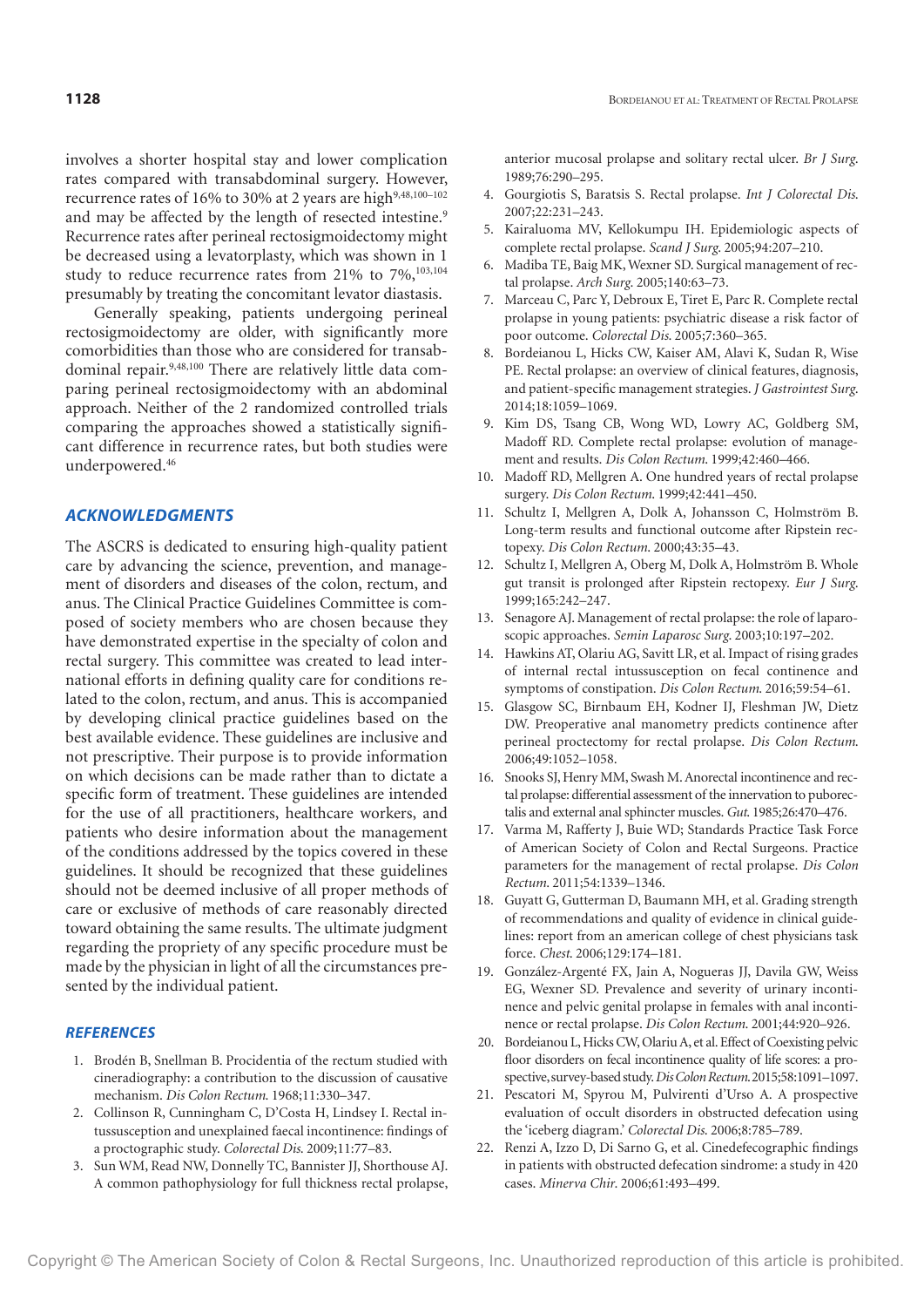- 23. Lim M, Sagar PM, Gonsalves S, Thekkinkattil D, Landon C. Surgical management of pelvic organ prolapse in females: functional outcome of mesh sacrocolpopexy and rectopexy as a combined procedure. *Dis Colon Rectum*. 2007;50:1412–1421.
- 24. Mellgren A, Johansson C, Dolk A, et al. Enterocele demonstrated by defaecography is associated with other pelvic floor disorders. *Int J Colorectal Dis*. 1994;9:121–124.
- 25. Sagar PM, Thekkinkattil DK, Heath RM, Woodfield J, Gonsalves S, Landon CR. Feasibility and functional outcome of laparoscopic sacrocolporectopexy for combined vaginal and rectal prolapse. *Dis Colon Rectum*. 2008;51:1414–1420.
- 26. Bounovas A, Polychronidis A, Laftsidis P, Simopoulos C. Sigmoid colon cancer presenting as complete rectal prolapse. *Colorectal Dis*. 2007;9:665–666.
- 27. Paquette IM, Varma M, Ternent C, et al. The American Society of Colon and Rectal Surgeons' Clinical Practice Guideline for the Evaluation and Management of Constipation. *Dis Colon Rectum*. 2016;59:479–492.
- 28. Watts JD, Rothenberger DA, Buls JG, Goldberg SM, Nivatvongs S. The management of procidentia: 30 years' experience. *Dis Colon Rectum*. 1985;28:96–102.
- 29. Paquette IM, Varma MG, Kaiser AM, Steele SR, Rafferty JF. The American Society of Colon and Rectal Surgeons' Clinical Practice Guideline for the Treatment of Fecal Incontinence. *Dis Colon Rectum*. 2015;58:623–636.
- 30. Birnbaum EH, Stamm L, Rafferty JF, Fry RD, Kodner IJ, Fleshman JW. Pudendal nerve terminal motor latency influences surgical outcome in treatment of rectal prolapse. *Dis Colon Rectum*. 1996;39:1215–1221.
- 31. Johansen OB, Wexner SD, Daniel N, Nogueras JJ, Jagelman DG. Perineal rectosigmoidectomy in the elderly. *Dis Colon Rectum*. 1993;36:767–772.
- 32. Schultz I MA, Nilsson BY, Dolk A, Holmstrom B. Preoperative electrophysiologic assessment cannot predict continence after rectopexy. *Dis Colon Rectum*. 1998:1392–1398
- 33. Tou S, Brown SR, Malik AI, Nelson RL. Surgery for complete rectal prolapse in adults. *Cochrane Database Syst Rev*. 2008;(4):CD001758.
- 34. Myers JO, Rothenberger DA. Sugar in the reduction of incarcerated prolapsed bowel: report of two cases. *Dis Colon Rectum*. 1991;34:416–418.
- 35. Wallenhorst T, Bouguen G, Brochard C, et al. Long-term impact of full-thickness rectal prolapse treatment on fecal incontinence. *Surgery*. 2015;158:104–111.
- 36. Cunin D, Siproudhis L, Desfourneaux V, et al. No surgery for full-thickness rectal prolapse: what happens with continence? *World J Surg*. 2013;37:1297–1302.
- 37. Fu CW, Stevenson AR. Risk factors for recurrence after laparoscopic ventral rectopexy. *Dis Colon Rectum*. 2017;60:178–186.
- 38. Brown AJ, Anderson JH, McKee RF, Finlay IG. Strategy for selection of type of operation for rectal prolapse based on clinical criteria. *Dis Colon Rectum*. 2004;47:103–107.
- 39. Gunner CK, Senapati A, Northover JM, Brown SR. Life after PROSPER: what do people do for external rectal prolapse? *Colorectal Dis*. 2016;18:811–814.
- 40. Hrabe J, Gurland B. Optimizing treatment for rectal prolapse. *Clin Colon Rectal Surg*. 2016;29:271–276.
- 41. Deen KI, Grant E, Billingham C, Keighley MR. Abdominal resection rectopexy with pelvic floor repair versus perineal

rectosigmoidectomy and pelvic floor repair for full-thickness rectal prolapse. *Br J Surg*. 1994;81:302–304.

- 42. Felt-Bersma RJ, Tiersma ES, Stella MT, Cuesta MA. Rectal prolapse, rectal intussusception, rectocele, solitary rectal ulcer syndrome, and enterocele. *Gastroenterol Clin North Am*. 2008;37:645–68, ix.
- 43. Bachoo P, Brazzelli M, Grant A. Surgery for complete rectal prolapse in adults. *Cochrane Database Syst Rev*. 2000;(2):CD001758.
- 44. Tou S, Brown SR, Nelson RL. Surgery for complete (full-thickness) rectal prolapse in adults. *Cochrane Database Syst Rev*. 2015;(11):CD001758.
- 45. Glasgow SC, Birnbaum EH, Kodner IJ, Fleshman JW Jr, Dietz DW. Recurrence and quality of life following perineal proctectomy for rectal prolapse. *J Gastrointest Surg*. 2008;12:1446–1451.
- 46. Senapati A, Gray RG, Middleton LJ, et al.; PROSPER Collaborative Group. PROSPER: a randomised comparison of surgical treatments for rectal prolapse. *Colorectal Dis*. 2013;15:858–868.
- 47. Fang SH, Cromwell JW, Wilkins KB, et al. Is the abdominal repair of rectal prolapse safer than perineal repair in the highest risk patients? An NSQIP analysis. *Dis Colon Rectum*. 2012;55:1167–1172.
- 48. Riansuwan W, Hull TL, Bast J, Hammel JP, Church JM. Comparison of perineal operations with abdominal operations for full-thickness rectal prolapse. *World J Surg*. 2010;34:1116–1122.
- 49. Formijne Jonkers HA, Maya A, Draaisma WA, et al. Laparoscopic resection rectopexy versus laparoscopic ventral rectopexy for complete rectal prolapse. *Tech Coloproctol*. 2014;18:641–646.
- 50. Kariv Y, Delaney CP, Casillas S, et al. Long-term outcome after laparoscopic and open surgery for rectal prolapse: a case-control study. *Surg Endosc*. 2006;20:35–42.
- 51. Purkayastha S, Tekkis P, Athanasiou T, et al. A comparison of open vs. laparoscopic abdominal rectopexy for fullthickness rectal prolapse: a meta-analysis. *Dis Colon Rectum*. 2005;48:1930–1940.
- 52. Riansuwan W, Hull TL, Bast J, Hammel JP. Combined surgery in pelvic organ prolapse is safe and effective. *Colorectal Dis*. 2010;12:188–192.
- 53. Karas JR, Uranues S, Altomare DF, et al.; Rectal Prolapse Recurrence Study Group. No rectopexy versus rectopexy following rectal mobilization for full-thickness rectal prolapse: a randomized controlled trial. *Dis Colon Rectum*. 2011;54:29–34.
- 54. Schlinkert RT, Beart RW Jr, Wolff BG, Pemberton JH. Anterior resection for complete rectal prolapse. *Dis Colon Rectum*. 1985;28:409–412.
- 55. Cirocco WC, Brown AC. Anterior resection for the treatment of rectal prolapse: a 20-year experience. *Am Surg*. 1993;59:265–269.
- 56. Cutait D. Sacro-promontory fixation of the rectum for complete rectal prolapse. *Proc R Soc Med*. 1959;52:105.
- 57. Briel JW, Schouten WR, Boerma MO. Long-term results of suture rectopexy in patients with fecal incontinence associated with incomplete rectal prolapse. *Dis Colon Rectum*. 1997;40:1228–1232.
- 58. Carter AE. Rectosacral suture fixation for complete rectal prolapse in the elderly, the frail and the demented. *Br J Surg*. 1983;70:522–523.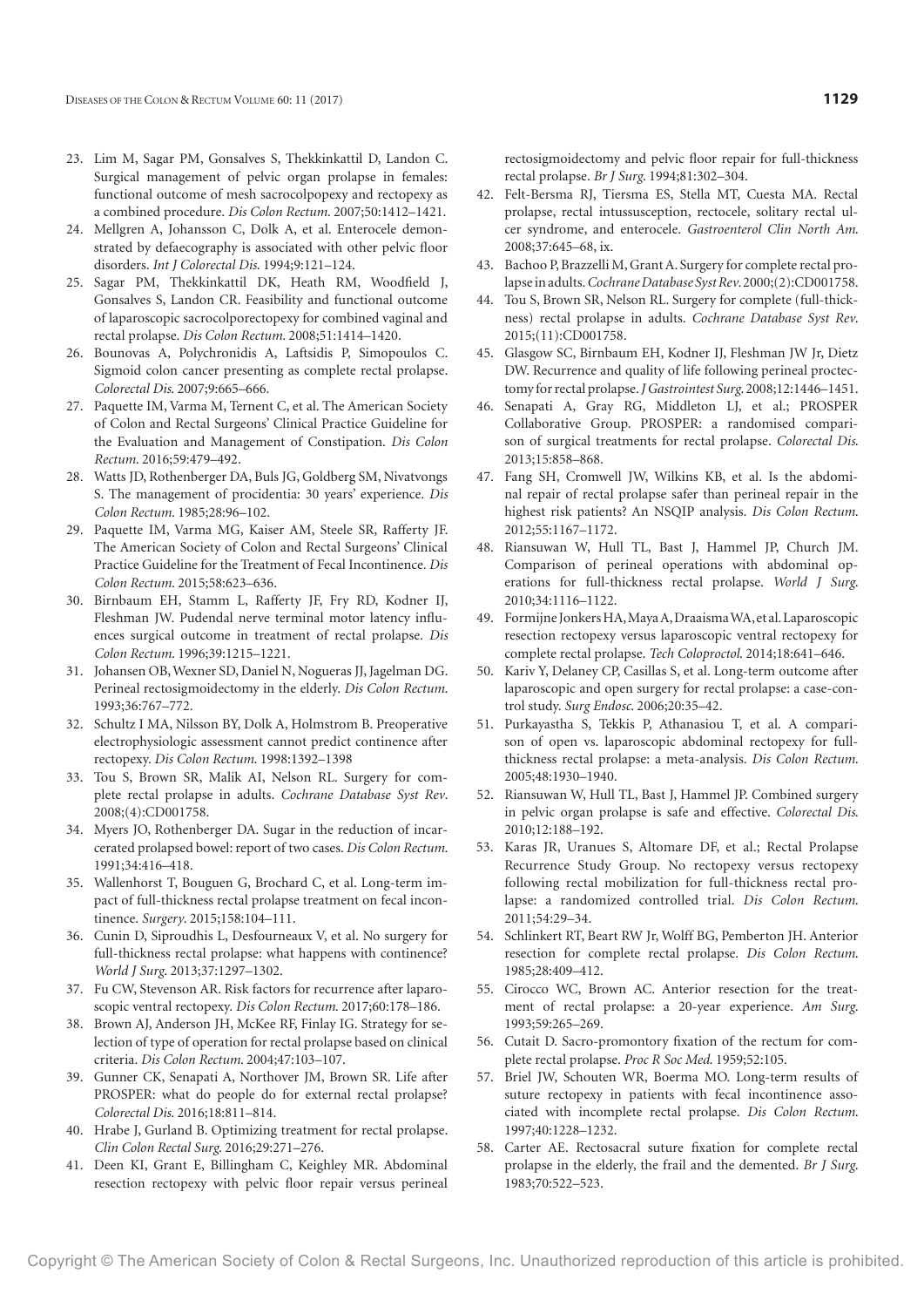- 59. Graf W, Karlbom U, Påhlman L, Nilsson S, Ejerblad S. Functional results after abdominal suture rectopexy for rectal prolapse or intussusception. *Eur J Surg*. 1996;162:905–911.
- 60. Khanna AK, Misra MK, Kumar K. Simplified sutured sacral rectopexy for complete rectal prolapse in adults. *Eur J Surg*. 1996;162:143–146.
- 61. Novell JR, Osborne MJ, Winslet MC, Lewis AA. Prospective randomized trial of Ivalon sponge versus sutured rectopexy for full-thickness rectal prolapse. *Br J Surg*. 1994;81:904–906.
- 62. Raftopoulos Y, Senagore AJ, Di Giuro G, Bergamaschi R; Rectal Prolapse Recurrence Study Group. Recurrence rates after abdominal surgery for complete rectal prolapse: a multicenter pooled analysis of 643 individual patient data. *Dis Colon Rectum*. 2005;48:1200–1206.
- 63. Aitola PT, Hiltunen KM, Matikainen MJ. Functional results of operative treatment of rectal prolapse over an 11-year period: emphasis on transabdominal approach. *Dis Colon Rectum*. 1999;42:655–660.
- 64. Frykman HM. Abdominal proctopexy and primary sigmoid resection for rectal procidentia. *Am J Surg*. 1955;90:780–789.
- 65. Frykman HM, Goldberg SM. The surgical treatment of rectal procidentia. *Surg Gynecol Obstet*. 1969;129:1225–1230.
- 66. Solla JA, Rothenberger DA, Goldberg SM. Colonic resection in the treatment of complete rectal prolapse. *Neth J Surg*. 1989;41:132–135.
- 67. Luukkonen P, Mikkonen U, Järvinen H. Abdominal rectopexy with sigmoidectomy vs. rectopexy alone for rectal prolapse: a prospective, randomized study. *Int J Colorectal Dis*. 1992;7:219–222.
- 68. Sayfan J, Pinho M, Alexander-Williams J, Keighley MR. Sutured posterior abdominal rectopexy with sigmoidectomy compared with Marlex rectopexy for rectal prolapse. *Br J Surg*. 1990;77:143–145.
- 69. McKee RF, Lauder JC, Poon FW, Aitchison MA, Finlay IG. A prospective randomized study of abdominal rectopexy with and without sigmoidectomy in rectal prolapse. *Surg Gynecol Obstet*. 1992;174:145–148.
- 70. Hsu A, Brand MI, Saclarides TJ. Laparoscopic rectopexy without resection: a worthwhile treatment for rectal prolapse in patients without prior constipation. *Am Surg*. 2007;73:858–861.
- 71. Mollen RM, Kuijpers JH, van Hoek F. Effects of rectal mobilization and lateral ligaments division on colonic and anorectal function. *Dis Colon Rectum*. 2000;43:1283–1287.
- 72. Speakman CT, Madden MV, Nicholls RJ, Kamm MA. Lateral ligament division during rectopexy causes constipation but prevents recurrence: results of a prospective randomized study. *Br J Surg*. 1991;78:1431–1433.
- 73. Scaglia M, Fasth S, Hallgren T, Nordgren S, Oresland T, Hultén L. Abdominal rectopexy for rectal prolapse: influence of surgical technique on functional outcome. *Dis Colon Rectum*. 1994;37:805–813.
- 74. Yakut M, Kaymakçioğlu N, Simşek A, Tan A, Sen D. Surgical treatment of rectal prolapse: a retrospective analysis of 94 cases. *Int Surg*. 1998;83:53–55.
- 75. Ripstein CB, Lanter B. Etiology and surgical therapy of massive prolapse of the rectum. *Ann Surg*. 1963;157:259–264.
- 76. Gordon PH, Hoexter B. Complications of the Ripstein procedure. *Dis Colon Rectum*. 1978;21:277–280.
- 77. Küpfer CA, Goligher JC. One hundred consecutive cases of complete prolapse of the rectum treated by operation. *Br J Surg*. 1970;57:482–487.
- 78. McMahan JD, Ripstein CB. Rectal prolapse: an update on the rectal sling procedure. *Am Surg*. 1987;53:37–40.
- 79. Wells C. New operation for rectal prolapse. *Proc R Soc Med*. 1959;52:602–603.
- 80. Dulucq JL, Wintringer P, Mahajna A. Clinical and functional outcome of laparoscopic posterior rectopexy (Wells) for fullthickness rectal prolapse: a prospective study. *Surg Endosc*. 2007;21:2226–2230.
- 81. Madbouly KM, Senagore AJ, Delaney CP, Duepree HJ, Brady KM, Fazio VW. Clinically based management of rectal prolapse. *Surg Endosc*. 2003;17:99–103.
- 82. D'Hoore A, Penninckx F. Laparoscopic ventral recto(colpo) pexy for rectal prolapse: surgical technique and outcome for 109 patients. *Surg Endosc*. 2006;20:1919–1923.
- 83. Loygue J, Nordlinger B, Cunci O, Malafosse M, Huguet C, Parc R. Rectopexy to the promontory for the treatment of rectal prolapse: report of 257 cases. *Dis Colon Rectum*. 1984;27:356–359.
- 84. D'Hoore A, Cadoni R, Penninckx F. Long-term outcome of laparoscopic ventral rectopexy for total rectal prolapse. *Br J Surg*. 2004;91:1500–1505.
- 85. Boons P, Collinson R, Cunningham C, Lindsey I. Laparoscopic ventral rectopexy for external rectal prolapse improves constipation and avoids de novo constipation. *Colorectal Dis*. 2010;12:526–532.
- 86. Samaranayake CB, Luo C, Plank AW, Merrie AE, Plank LD, Bissett IP. Systematic review on ventral rectopexy for rectal prolapse and intussusception. *Colorectal Dis*. 2010;12:504–512.
- 87. Boccasanta P, Venturi M, Reitano MC, et al. Laparotomic vs. laparoscopic rectopexy in complete rectal prolapse. *Dig Surg*. 1999;16:415–419.
- 88. Solomon MJ, Young CJ, Eyers AA, Roberts RA. Randomized clinical trial of laparoscopic versus open abdominal rectopexy for rectal prolapse. *Br J Surg*. 2002;89:35–39.
- 89. Byrne CM, Smith SR, Solomon MJ, Young JM, Eyers AA, Young CJ. Long-term functional outcomes after laparoscopic and open rectopexy for the treatment of rectal prolapse. *Dis Colon Rectum*. 2008;51:1597–1604.
- 90. DiGiuro G, Ignjatovic D, Brogger J, Bergamaschi R; Rectal Prolapse Recurrence Study Group. How accurate are published recurrence rates after rectal prolapse surgery? A meta-analysis of individual patient data. *Am J Surg*. 2006;191:773–778.
- 91. Mehmood RK, Parker J, Bhuvimanian L, et al. Short-term outcome of laparoscopic versus robotic ventral mesh rectopexy for full-thickness rectal prolapse: is robotic superior? *Int J Colorectal Dis*. 2014;29:1113–1118.
- 92. van Iersel JJ, Paulides TJ, Verheijen PM, Lumley JW, Broeders IA, Consten EC. Current status of laparoscopic and robotic ventral mesh rectopexy for external and internal rectal prolapse. *World J Gastroenterol*. 2016;22:4977–4987.
- 93. Mäkelä-Kaikkonen J, Rautio T, Pääkkö E, Biancari F, Ohtonen P, Mäkelä J. Robot-assisted vs laparoscopic ventral rectopexy for external or internal rectal prolapse and enterocele: a randomized controlled trial. *Colorectal Dis*. 2016;18:1010–1015.
- 94. Ramage L, Georgiou P, Tekkis P, Tan E. Is robotic ventral mesh rectopexy better than laparoscopy in the treatment of rectal